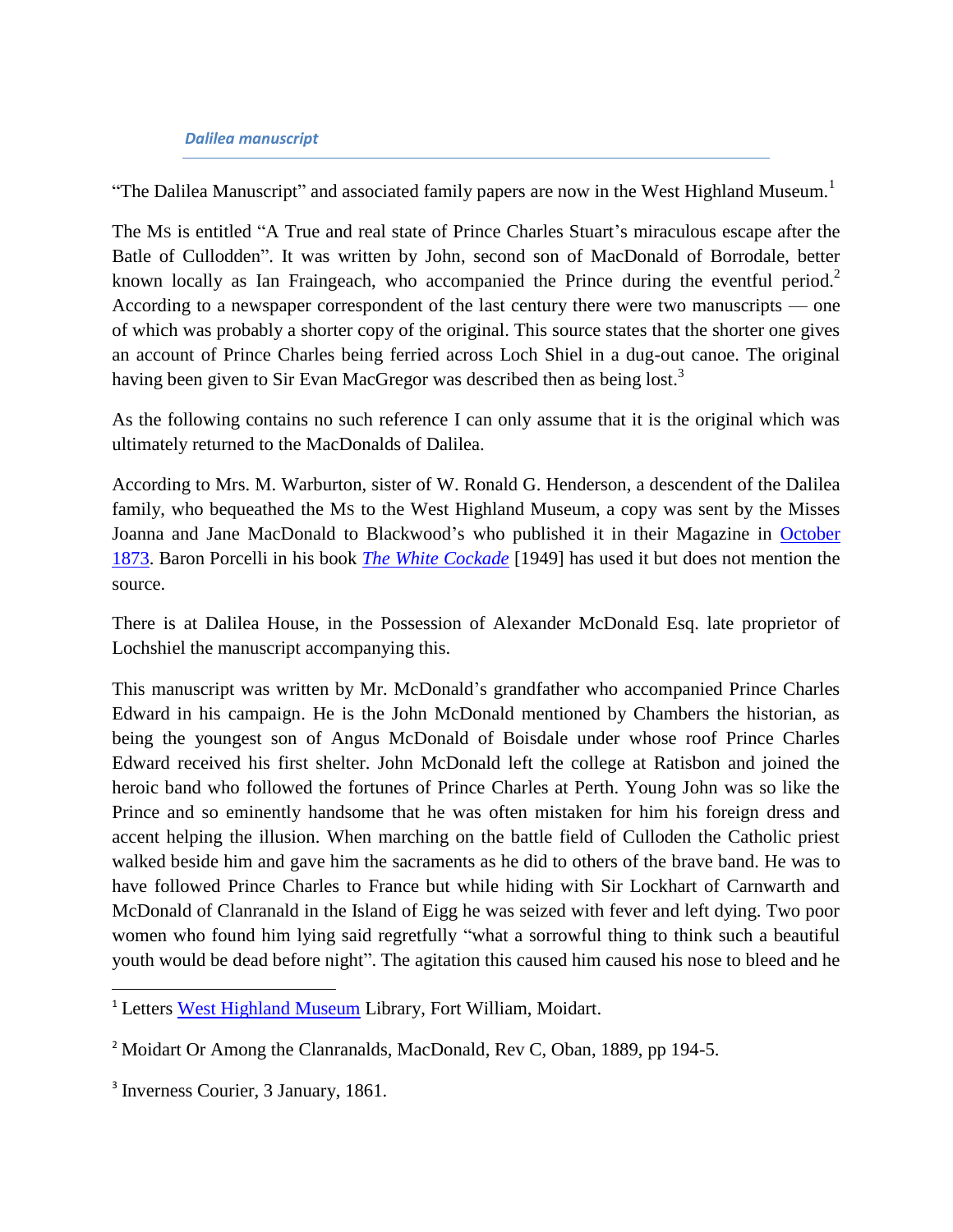recovered rapidly; the Prince left a walking cane behind him with a gold head as a remembrance. John McDonald resided afterwards at [Rhue](http://www.electricscotland.com/history/articles/glenaladale_pioneers.htm) and married Miss Catherine McDonald of Barisdale a grand-daughter of Glengarrys. The Highlanders used to allow John McDonald his own way in everything as they said he was so clever there was no use in opposing him who after conspiring to overthrow the King compelled that same King to pay up his wife's dowery out of the property he had sequestrated belonging to her father at Knoydart. John McDonald was the most literary of the followers of Prince Charles and was written to by Home the historian for an account of what he furnished him with; but the most valuable and longest of his manuscripts was given to his relative Sir John McGregor Murray and host. The Borrowdales' house at Glenmeddle was the first house knocked down by George's warships his daughter remembered, seeing the soldiers carrying off their flock of geese after killing them she being hiding in the woods, they carried off the cows but the dairymaid pursued them and moved the officer to compassionate the children so far as to allow one cow afterwards called the trooper to return to give milk to the children. The family afterwards hid themselves in a shealing or a house made with wattles or basket work they were roused one morning by seeing a number of guns piercing the basket work and finding themselves surrounded they searched everywhere for the Prince and ordered the ladies and children to follow them however the officer soon returned them. John's mother who was a daughter of the chief of Clan McGregor of Glengyle in attempting to fly from Borrowdale was seized by the soldiers and the wedding ring torn off her finger.

# **The Edinburgh monthly magazine [afterwards] Blackwood's Edinburgh ..., Volume 114 [page 411](http://books.google.com/books?id=LWAEAAAAQAAJ&lr=&as_brr=1&pg=PA411#v=onepage&q=&f=false)**

## **Copy of the proceeding Narrative. A true and real state of Prince Charles Stuart's miraculous escape after the battle of Cullodden.**

When the Prince at the battle of Cullodden perceived that the horse he rode was wounded and any stand he and his small band could make was needless, he made off accompanied by two Irishmen, Mr. Sullivan and Neil, his Aide de Camps and a few more, and took little or no rest, till they arrived at Glenbiestle in Araisaig, which is a pendicle belonging to the farm of Borradale, being the place he first landed in the continent at his arrival. He rested there three nights before a sufficient boat belonging to John McDonald, son to old Borradale, was procured to transport him to the long Island of Uist, in view to get some vessel at Stornoway to carry him to France, and for that purpose sent the Mr. Sullivan, his Aide de Camp, to Stornoway, where he found one but would not wait the Prince's coming, therefore made off with himself and landed safe in France. He being in this manner disappointed, thought proper to risk his person in the hands of Clanranald's people in South Uist, who gave him all the aid and assistance in their power, till such time the country was surrounded by his enemies, then clearly perceiving the impossibility of escaping he was advised to go to Clanranald House in Benbecula, twenty-five miles from the place he then was at and endeavour to ferry to the Isle of Iley, accompanied by the then Miss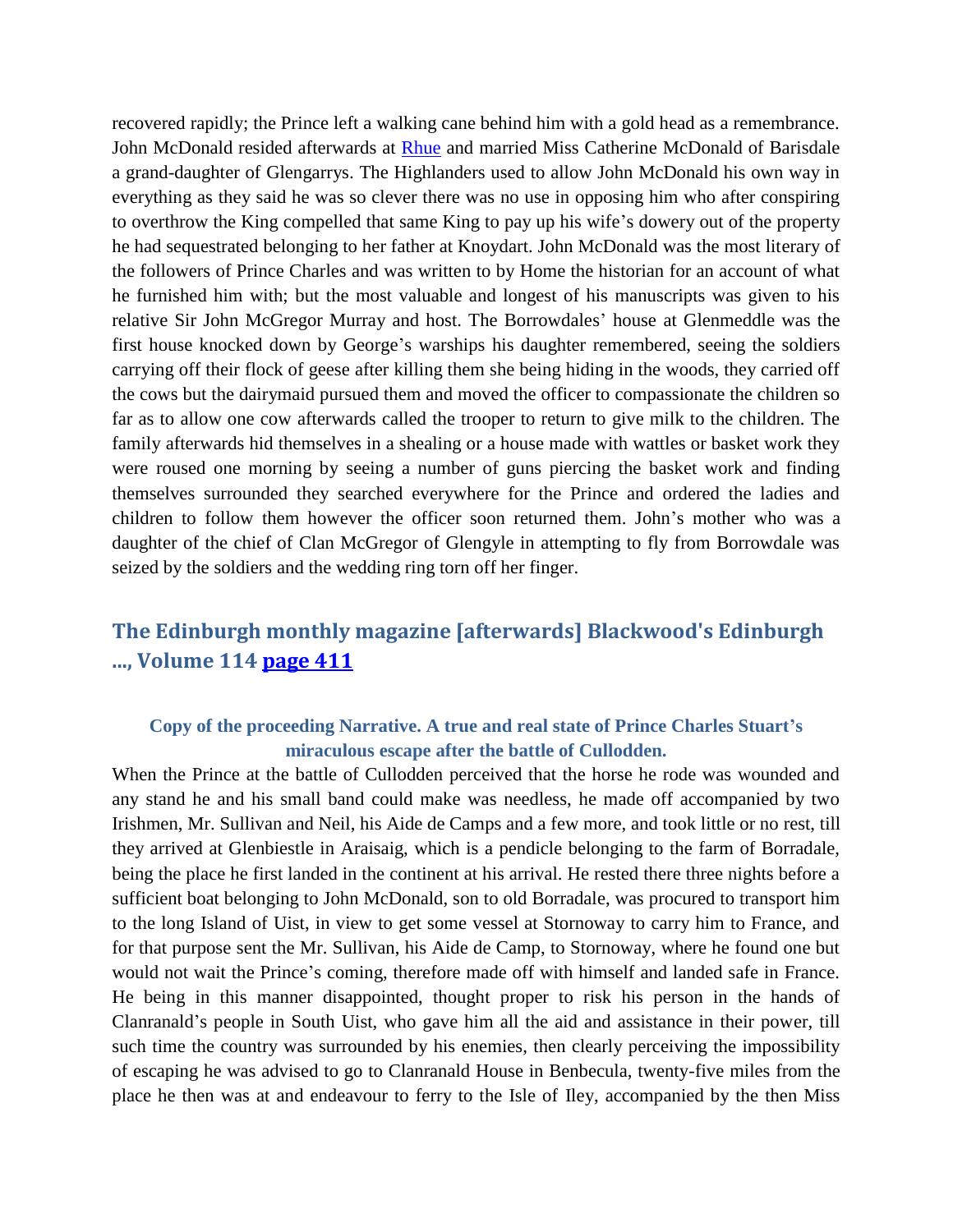Flory MacDonald, and lie under the name of Miss Betty Burk, and her servant maid effected their escape and arrived safe at Kingsbrough in Troterness, part of Lord McDonald's estate. There Miss Flory McDonald parted with him. After some rest there he proceeded to McLeod of Rasa's family, where he was received with the greatest kindness and friendship; after one night's rest there he was sent under the care of Malcolm McLeod to the care of one John McKinon, alias John McKorie or Lachlen in McKinon's Estate who next night conveyed him to the Laird of Moror's farm in the Mainland and he begged of Moror to send a sure guide with him to his faithful old Landlord (this is what he always called my father) to Borradil; after his arrival there the old gentleman and his two sons Ronald and I received him with all the marks of friendship and respect and gave our word of honour that we would use our uttermost to save him in spite of all his enemies, and that we depended on Divine Providence that He would grant him and us health strength and vigour to endure all the fatigue and hardship necessary for that purpose. As the Prince at all times entertained the greatest regard for Mr. McDonald's, of Glenaladil's, integrity and capacity in aiding him so far as in his power, he ordered me to go directly to him and acquaint him of his present situation, and hoped he would meet him and his present small company in the woods of Borradil next night.

After Glenaladil considered the message he looked upon it exceeding hard to depart from his wife and five pretty weak children and his great stock of cattle were before then taken away by the enemy and having received three bad wounds at Cullodden of which one of them was not then fully cured. Notwithstanding these considerations he dispised them and thought it his duty to grant all the aid and assistance in his power to save a poor distressed Prince notwithstanding of the great temptation of Thirty Thousand Pound Sterling promised by the Government to any that would deliver him up. Though Glenaladil and his old uncle Borradil with his children were in the greatest distress for want of any support at the time two nights thereafter he appeared at the place appointed with the above party; they proceeded the next morning to McLeod's cave upon a high precipice in the woods of Borradil, where they all deliberated what steps they would take for their safety. Few days after they visibly saw the whole Coast surrounded by ships of war and tenders as also the country by other military forces, then it was determined to use all efforts to depart out of the country, and began their march that very night and came the length of the braes of Morar, where the old gentleman Borrodil and his son Ronald took their leave of him. The Prince then accompanied only by Glenaladil and his brother John and I made straight for the braes of Glenfinen, which is part of Glenaladil's estate; to our great surprise we found that place surrounded by three hundred of the enemy. Then we came to a resolution to depart the country for some time and for that purpose sent an express to Donald Cameron, Glenpean, an aged gentleman, to meet us at Corrour, in the braes of Morar, which accordingly he did; we proceeded under night till sunrise next morning to the top of a high mountain laying between Loch Askeig and Loch Morar head a camp of the enemy laying on each side of us and two different camps of the military before us; in the course of three nights we passed by four camps and twenty-five patrols and some so nigh us that we heard them frequently speaking, without any food further than a small slice of salt cheese and abundance of water.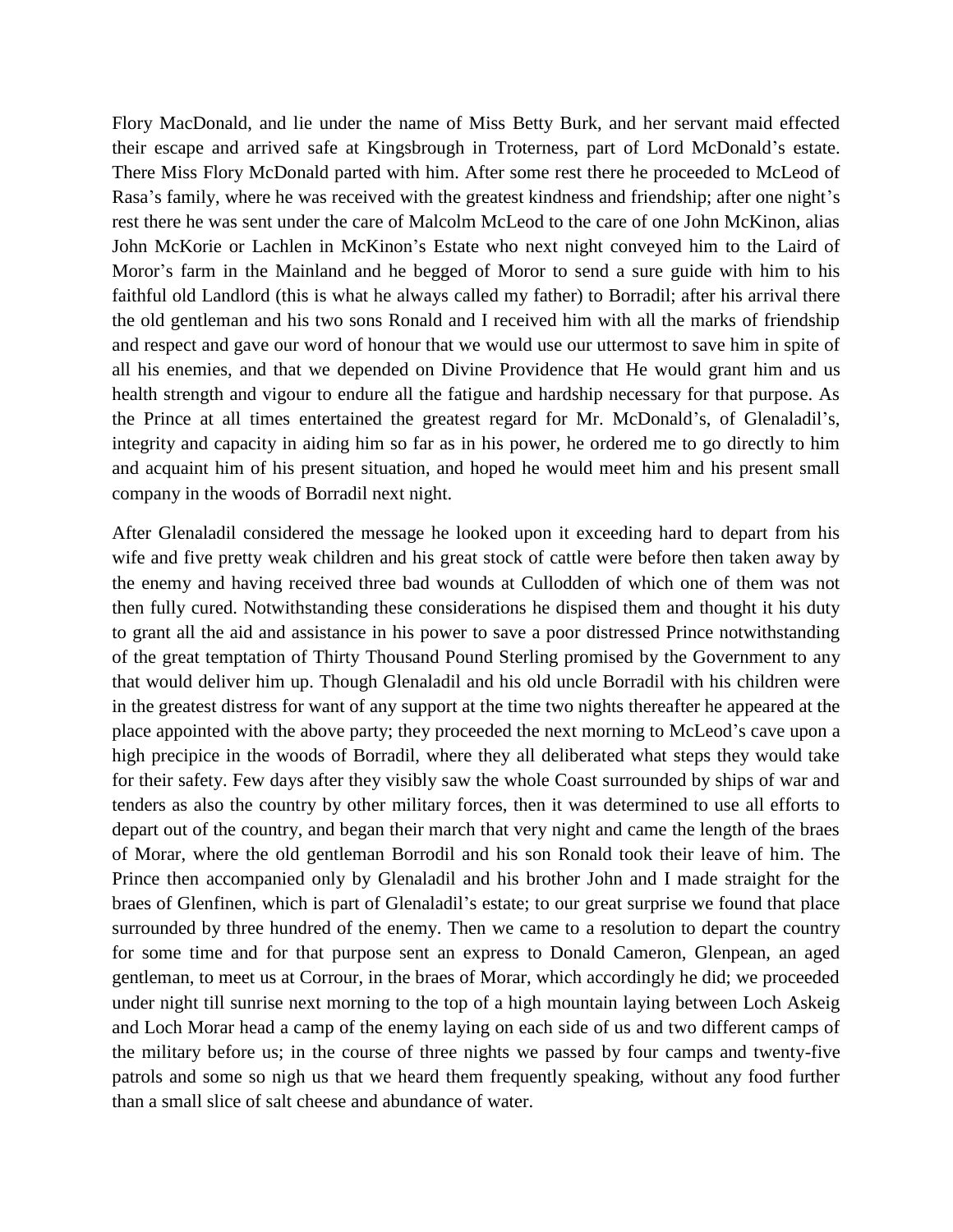The third morning we arrived near the top of a high mountain near Loch Hourn head and found there a bit hollow ground covered with long heather and branches of young birch bushes, where we all five of us lay down to rest almost fainting for want of food. These severe trials and circumstances drew many heavy sighs from his poor oppressed heart. I informed him then that I had a leepy (a Scots measure) of groaten meal wrapt up in a napkin in my pocket, which, when I produced, made a vast alteration on the countenance of the whole of them; come, come, says he, let us in God's name have a share, never was people in more need. I expected soon to meet with plenty so I divided the whole of it between us five and they began to chat and crack heartily after our refreshment. We perceived forty of the military with a Captain as their commander laying at the foot of the mountain all this time. We saw them visibly all along but durst not move till dark night for fear of being discovered. Proceeded then on our journey to the braes of Glenshiel, the darkest ever in my life I travelled and arrived within a mile of it by sunrise, quite exhausted with hunger and fatigue. Glenaladil and I were then sent to the village in view to procure some provisions, and bought a stone of cheese and a half stone of butter, as we could get nothing else, immediately returned back where we left him, Donald Cameron and Glenaladil's brother. Words cannot express the quantity we consumed of the butter and cheese at the time though both kind exceeding salt; we met that day with one Donald McDonald, a Glengarry lad, with whom we agreed to be our guide further north, as Donald Cameron returned after his refreshment to look after his own family, and we passed the whole day, which was exceeding hot, in the face of a mountain above a river that ran through Glensheil. We were all seized with such a drooth that we were all like to perish before sunset. He would not allow any of us to move for water, though we might have been provided within forty yards to us, so cautious he was; at sunset we all went staggering to the river side and drank water at no allowance; at same time we saw a boy coming towards us at some distance. Glenaladil and I went to meet him. This was a son of the honest McKra that furnished us with provision in the morning whom his father sent with five Scots pints of goat milk for our relief. Glanaladil who had all our bank in a purse hanging before him gave the boy four shillings sterling, and in the hurry we were in, he happened to drop his purse on the ground till he got his plaid kilted on him and then we bade farewell to the boy and returned in great haste to our small party who partook liberally of the milk then proceeded an English mile before we missed the purse, in which was a keeping forty Luisdors and five shillings in silver, which was all we had to depend upon for our subsistence; it was determined that Glen and I was to return in search of our small stock; found the purse and five shillings in it on the spot we left in and none of the gold; proceeded then about midnight to the boy's lather's house, who at the time was sound sleeping, called him out I fairly told him what happened without a minute's delay he returned to the house got hold of a rope hanging there and gripped his son by the arm in great passion and addressed him in the following words "you damned scoundrel, this instant get these poor gentlemen's money which I am certain is all they have to depend upon or by the heavens I'll hang you to that very tree you see this moment." The boy shivering with fear went instantly for the money which he had buried under ground about thirty yards from his father's house. During the time Glen and I spent about recovering our small funds the Prince and the two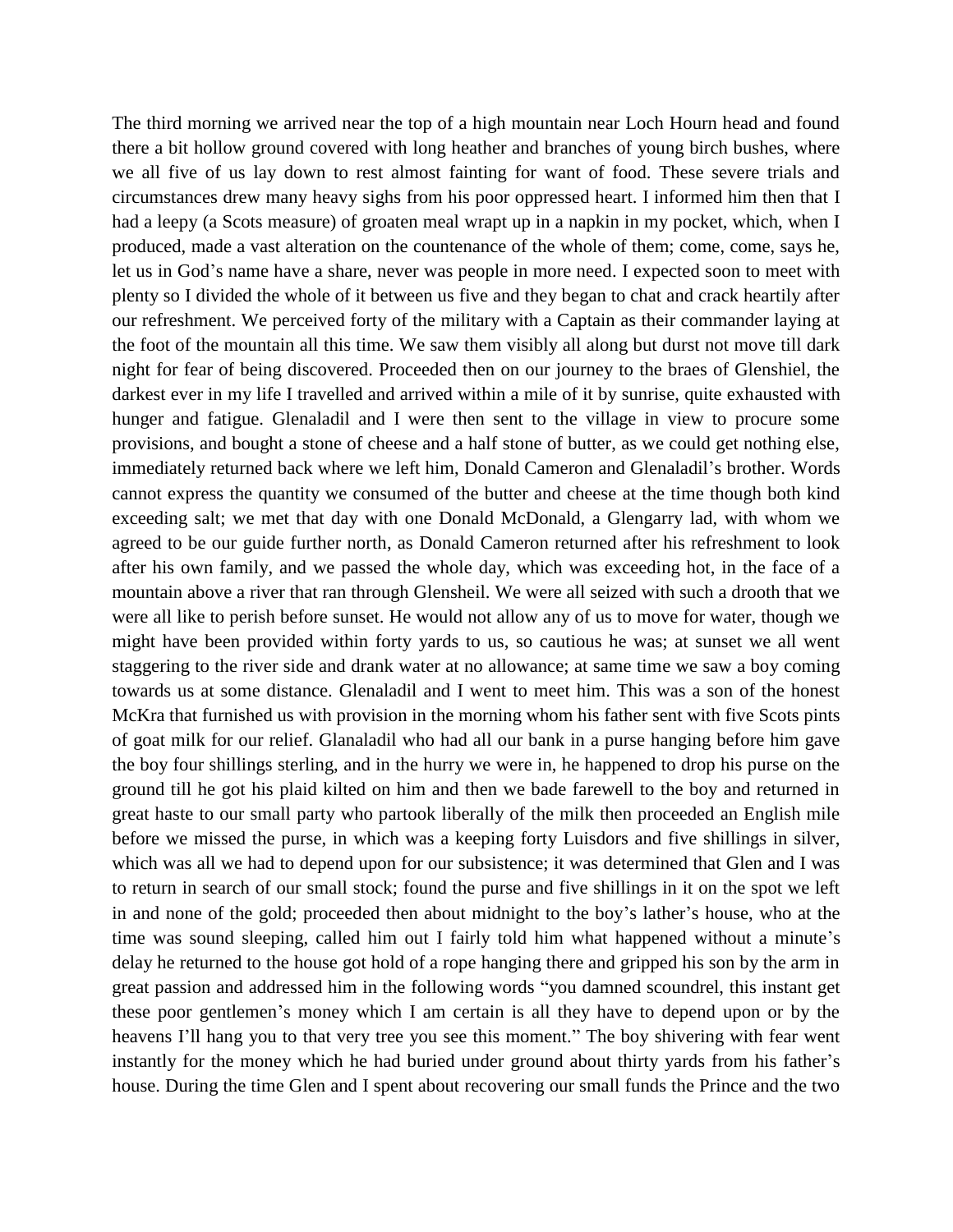persons we left with him saw on the other side of Shiels river an officer to appearance and three men with him, our small party hid themselves by favour of some bushes at the river side, but they were convinced they could not miss to meet Glenaladil and me and the consequence would be a squabble between us though he positively refused to inform us of the danger of meeting them by one of them that was along with him the night being quite clear and a serene sky notwithstanding our passing by one another on each side of the river, neither of us observed the other nor can I account for it.

Then we proceeded all night through these moors till ten of the clock next morning, stopped there till the evening again without meeting with any particular accidents excepting hearing some firing of guns not at a very great distance. The evening being very calm and warm we greatly suffered by midges a species of little creatures troublesome and numerous in the Highlands; to preserve him from such troublesome guests we wrapt him head and feet in his plaid and covered him with long heather that naturally grew about a bit hollow ground; we laid him after leaving him in that posture he uttered several heavy sighs and groans. We planted ourselves about the best we could. Finding there nothing by appearance to disturb us or enemy in our way we proceeded on and next night arrived in the braes of Glenmorrison, called the Corrichido. Perceived three or four small huts in the strath of the Corry. It was then determined upon by us to send Glenaladils brothers down to them to know what they were and when he understood them to be all McDonalds and friends to the cause, except Patrick Grant Crosky, who was with them and equally a friend to the cause, he addressed one of them called John McDonald alias McGoule, vie Ian dui, to go with a cogfull of milk to Mr. McDonald of Glenaladil and McDonald of Greenfield, which latter was not there at the same time; he instantly complied with his request, but to his greatest surprise at the distance of nine yards from us he knew the Prince to be there, his head being covered with a white night cap and an old bonnet above; at this unexpected sight the poor man changed colours and turned as red as blood, and addressed him in the following manner "I am sorry to see you in such a poor state and hope if I live, to see you yet in a better condition, as I have seen you before at the head of your army, upon the Green of Glasgow. All that I can do is to continue faithful to you while I live and am willing to leave my wife and children and follow you wherever you incline going"; after all this discourse was explained to the Prince he said, taking him cheerfully by the hand "As you are a McDonald whom I always found faithful to my cause, I shall admit you to my small partie and trust myself to you and if ever it should be my lot to enjoy my own, you may depend upon of being equally rewarded". One thing I beg leave to observe to you, says he, there is one large stone in the Strath of this Corry near these huts you see under that stone forty men can accommodate themselves and the best water in the Highlands runs through it, and a large void heather bed in it already made for your reception. I have a three year old stote I may slaughter for provision till such time you refresh yourself and your partie. There are four more neighbours and countrymen with me as trusty as I can fournish us from the neighbouring country's necessaries of life as can be expected in such distressed time. His advice was so agreeable that we all agreed to it without hesitation and marched all with cheerfulness in our countenance to this new and unexpected mansion and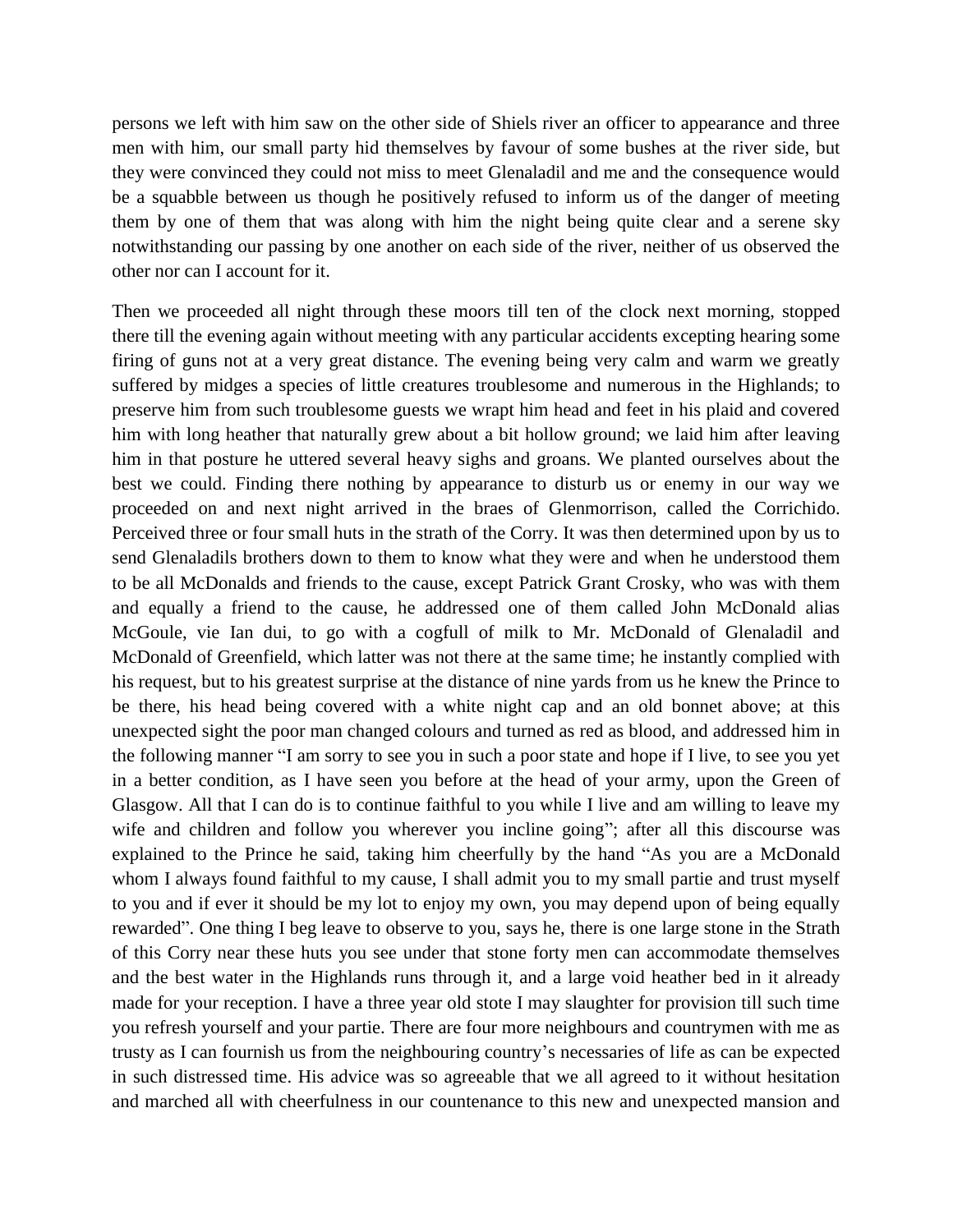found ourselves as comfortably lodged as we had been in a royal palace. The other four men mentioned above came in and after a short discourse gave all cheerfully the oath of allegiance, after which they brought the stote and killed him, we then feasted and lived there plentifully for three days and nights till we found ourselves in danger by one whom they generally styled the black Campbell, who had a party of militia within six miles of the place he was in, in that event we thought advisable to proceed to the Chisholms firwoods where we and our whole party spent near a month in peace and plenty, at the root of one large tree, we built for the Prince Glenaladil and me one teal of firr branches, at the other side of the tree another one of a larger size, two of our party were always employed in providing provisions, other two as outposts enquiring for information one honest tennant of the name of Chisholm at the distance of a few miles from us afforded us with meal butter and cheese and flesh weekly, neither did we want aqua vitae and tobacco which commodity we all made use of, nothing particular happened to us during our stay here.

But the Prince anxious to find out Cameron of Lochiel insisted upon our return towards that part of his Estate called Locharkeig; after a day or twos march passed by the brays of Glenmorrison and arriving to the brays of Glengarry about nightfall; the river Garry swelled to such a degree that we thought it impassable; he still positively insisted upon giving it a trial, which we did and with the greatest difficulty at the hasard of our lives succeeded the night being very dark rested near the banks of the river wet and cold; next day passed through Glenkeinie and stopped at a broken shelhouse above Auchnasaul. We then were out of provisions we sent two of our party to repair a small hut wherein Lochiel scolked for some lime but observing a deer at the end of the hut shot both at him at once and killed him (one of them returned to us with their most agreeable news) when we all in a body steered our course and employed the whole night in dressing for him and ourselves part of the venison.

Next day we sent for Mr. Cameron of Clunes and after passing two nights together went to Torvullen opposite to Achnacarrie Lochiel's principal place of residence once killed a good highland cow then Dr. Cameron and two french officers that landed some time before that in Pollew in Ross-shire came to us and Mr. Cameron of Clunes and after passing two nights there they came to the followeing resolution viz. that the Prince accompanied by Dr. Cameron, Glenaladil, the two french officers, with a few more should be conveyed to Lochiel and that I should return to the west coast and if any frigate from France should appear for the purpose of carrying him I to go aboard till he could be found dead or alive and that Glenaladil is the person to be employed for procuring him, the Glenmorrison lads to return home with his promise if ever in his power, he would make satisfaction for their losses and gratitude so that very night I and John Glenaladils brother made off for the west coast and arrived there two days after and found all left behind us in the greatest distress for want of all necessaries of life or houses to shelter us from the inclemmency of the weather.

A fortnight thereafter in September two frigates appeared coming to the harbour at Borrodil under English colours; my Father and brother Ronald and I immediately had recourse to the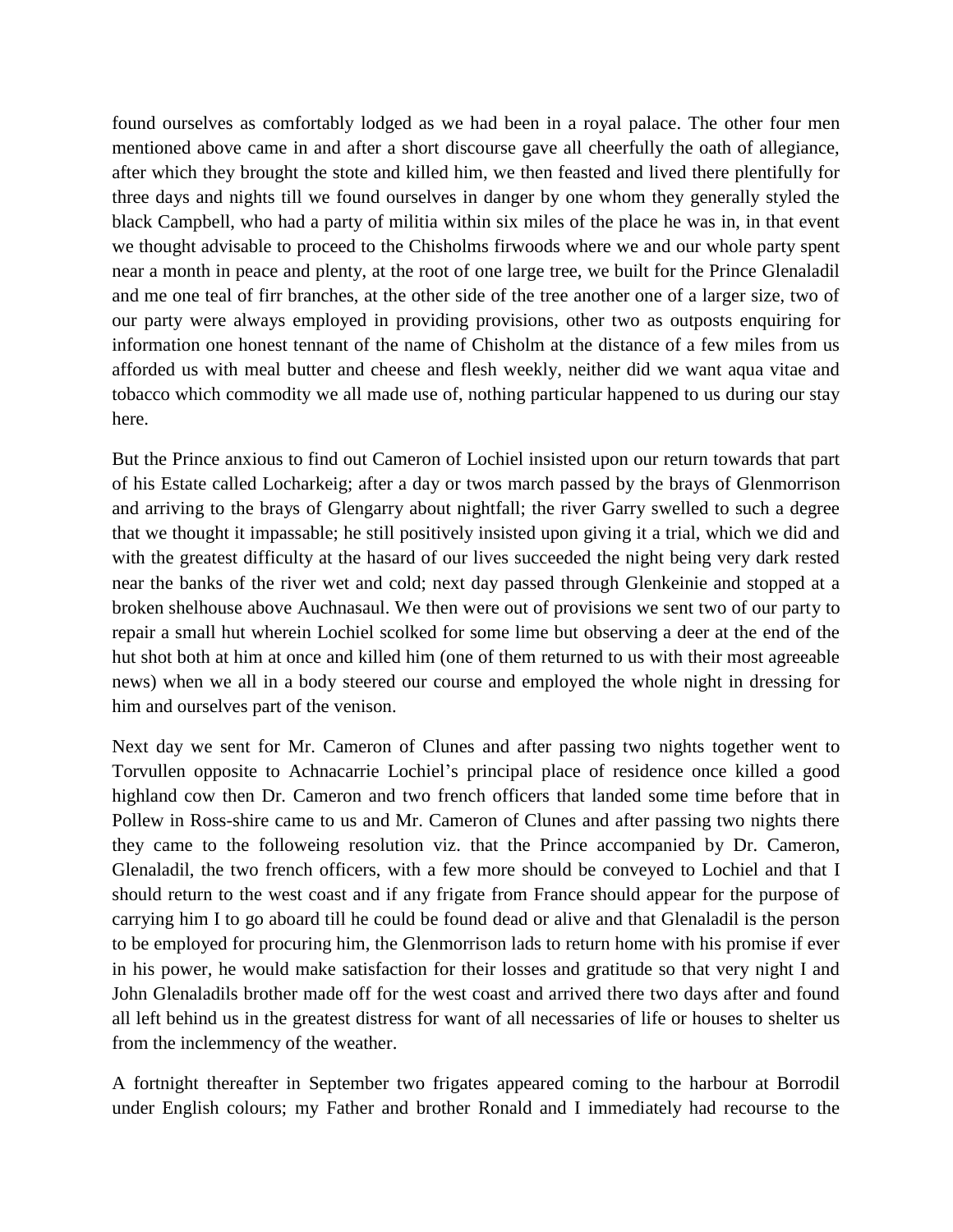muirs to avoid being apprehended and appointed one Donald McDonald in whom we had great confidence to wait their landing and after night fall twelve French with two officers at their head came to a small hut we repaired some time before that for our own reception as all our houses before that were burned; the names of the officers were young Sherridan and Capt. O'Neil who at their arrival enquired for us all as they know us well formerly and wished much to have some discourse of consequence with us.- Upon our being informed of this we appeared and after a long conversation were convinced of their sincerity and obliged them to produce their credentials from France before we revealed any part of our secrets to them.

Next day I went aboard one of the frigates and my brother accompanied by the two french officers went to Glenaladil to acquaint him of their errand. After a night's rest they were desired by Glenaladil to return to their ships and that he would go in search of the person they wanted which he accordingly did and in eight days returned with him to Borradil where he first landed and after refreshing himself well directly went aboard and left us all in a worse state than he found us. Lochiel, his brother Dr. Cameron, John Roy Stuart the two first mentioned French officers with one hundred more persons of some distinction, accompanied and took their passage along with him, he then seemed to be in good spirit and addressed himself to such as stayed behind to live in good hopes and that he expected to see us soon with such a force as would enable him to re-imburse us for our losses and troubles so that he ended as he began.-

One material circumstance I cannot omit acquainting you of that is the battle fought between three British frigates and two french ones on the third of May after Culloden battle. The French frigate landed the latter end of April forty thousand Louisdors with some stand of arms and ammunition at the farm of Borradil; government being informed of the same despatched three of their own frigates to the place mentioned in order to capture the French men present Lord Howe then Capt. of the Greyhound and frigate was commodore of that small squadron; they appeared in sight about four in the morning by the point of Ardnamurchan from whence they then visibly saw the french frigate. They were favoured with a favourable wind directly after them and before the French had time to rise their anchors, Capt. Howe clipped in between the two French frigates and gave a broadside to each of them with very great execution. The largest of the French frigates was disabled by breaking the rudder and was obliged to lay by till seven o'clock in the afternoon and the small French frigate after several attempts of boarding her fairly escaped till then and when soon the largest of them repaired the damage went to her assistance Capt. Howe having run out of ammunition sheered off about nightfall and the French pursued them for a league when they thought advisable to return to their former situation.- At two o'clock next morning they sheered away from Borradil with a fair wind the Duke of Perth and several other gentlemen such as Lord John Drummond Lochard of Carnwath and many more took their passage to France.- The battle lasted twelve hours and we found on our shores fifteen Frenchmen dead not one Englishman in the number as they threw none overboard of them till they came the length of the point of Ardnamurchan. After that the gold was by a party conveyed to Lochaber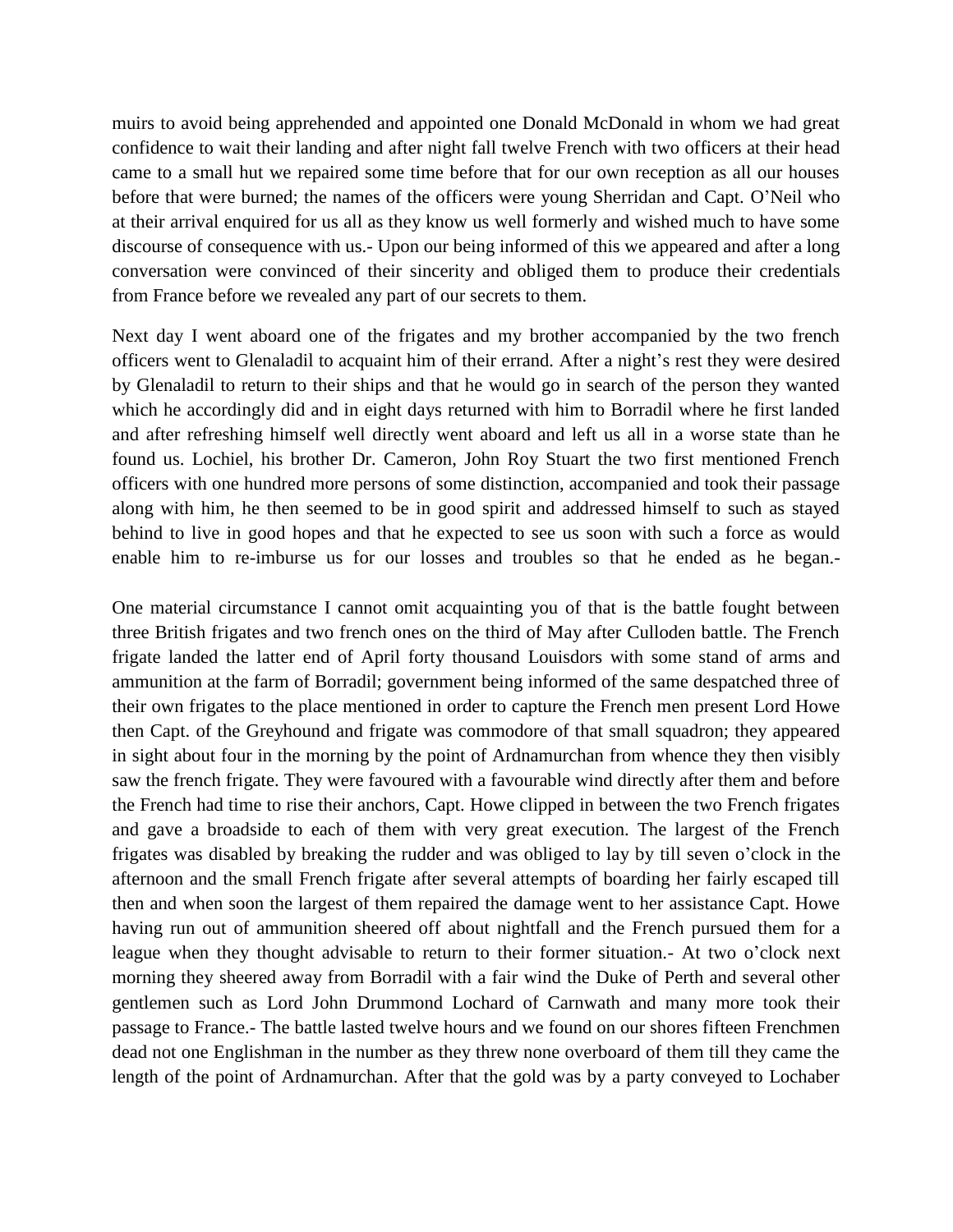and part of the arms by orders of Secretary Morrow, were then determined to gather and rendevous their friends and well wishers which never happened since nor by all appearance will.